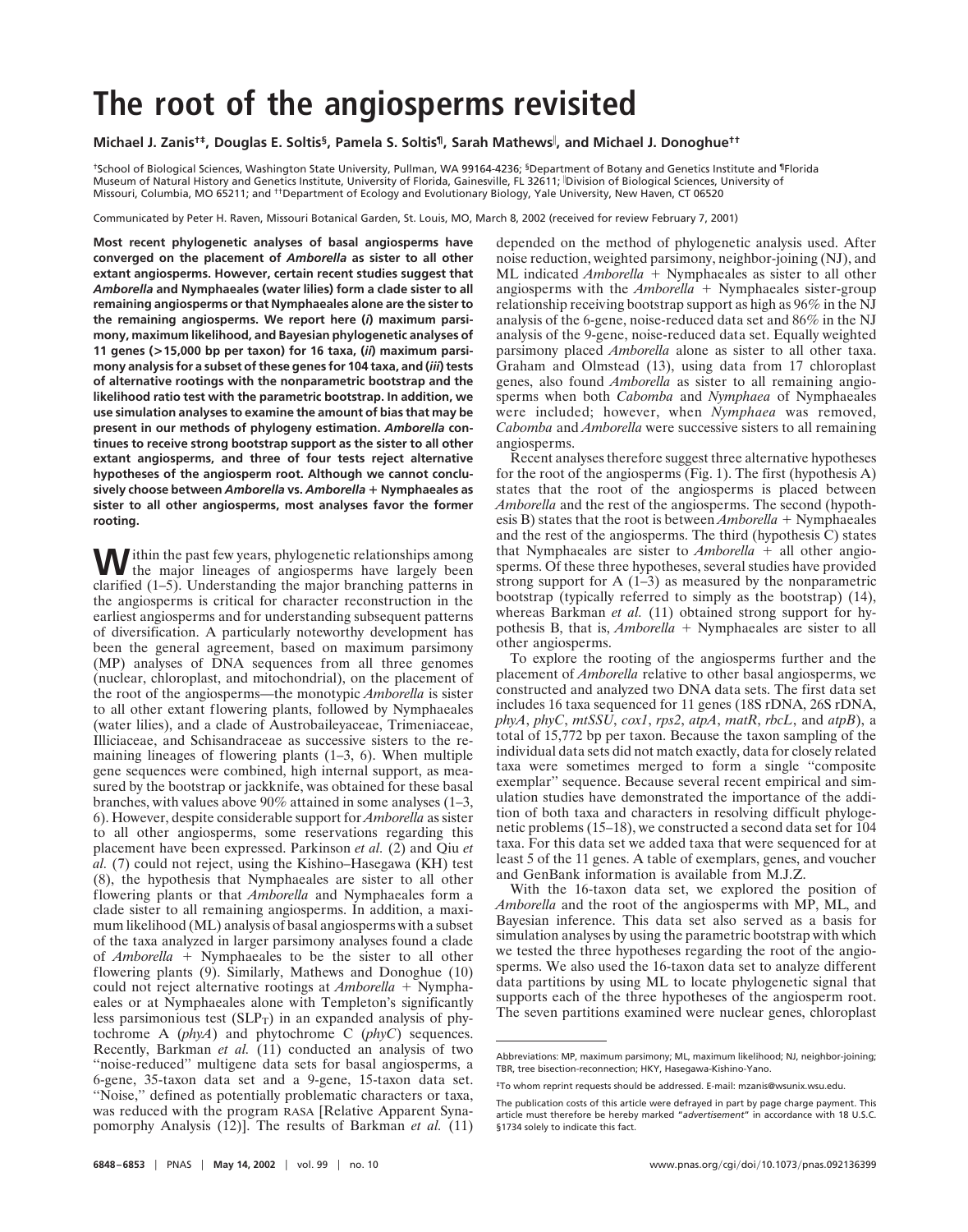

**Fig. 1.** The three phylogenetic hypotheses regarding the placement of the root of the angiosperms. (Hypothesis A) *Amborella* is sister to all other extant angiosperms. (Hypothesis B) Amborella + Nymphaeales are sister to all remaining angiosperms. (Hypothesis C) Nymphaeales are sister to all remaining angiosperms.

genes, mitochondrial genes, ribosomal genes (18S rDNA, 26S rDNA, and mtSSU), DNA sequences of protein-coding genes (*phyA*, *phyC*, *cox1*, *rps2*, *atpA*, *matR*, *rbcL*, and *atpB*), a data set with only first and second codon positions of protein-coding genes, and a data set containing only third codon positions of protein-coding genes.

We used two methods to investigate the degree to which alternative phylogenetic hypotheses were supported by the data, the nonparametric bootstrap (14) and the likelihood-ratio test with the parametric bootstrap (19–22). The nonparametric bootstrap is routinely used as a method of assessing support for phylogenetic hypotheses. The likelihood ratio test with the parametric bootstrap is used to obtain an expected distribution of tree score differences, against which the observed difference can be compared; the advantages of using this approach for testing alternative phylogenetic hypotheses have been reviewed (23). To test hypotheses A–C, data sets were simulated, using estimated parameter values, assuming that either hypothesis B or C is true (see *Methods*). By comparing the difference in tree scores between hypothesis A and hypotheses B and C with simulated data, we tested whether the observed difference in tree scores could be expected if either hypothesis B or C is true. This test was applied with both ML and MP analyses.

## **Methods**

**Phylogenetic Analyses.** All MP and ML analyses and hypothesis tests were conducted with PAUP\*4.03b (24). For the 16-taxon data set, all taxa were sequenced for *mtSSU*, *rbcL*, *atpB*, 18S rDNA, and 26S rDNA. An *rps2* sequence was not available for *Trochodendron*; a *cox1* sequence was not available for *Pinus*; a *phyAphyC* sequence was not available for *Platanus*, *Pinus*, or *Ginkgo*; a *matR* sequence was not available for *Acorus*; and *atpA* was lacking for *Amborella*. *Pinus* was sequenced for five genes but was not sequenced for *cox1*, *mtSSU*, and *rps2*, and sequences from *Abies* were used instead for these genes. *Pinus* and *Sarcandra* were not sequenced for 26S rDNA, and instead sequences from *Larix* and *Chloranthus* were used, respectively. The 104 taxon data set had no concatenated ''composite exemplar'' sequences, and missing data were coded as such (i.e., as ?). Gaps and known mitochondrial editing sites were excluded from all analyses; however, inclusion of gaps scored as missing did not affect the results (data not shown).

MP analyses were performed on both the 16-taxon and 104-taxon data sets with 100 random taxon additions, holding 5 trees per replicate, with tree bisection-reconnection (TBR) branch-swapping and saving multiple parsimonious trees (MULPARS on). Two hundred nonparametric bootstrap replicates were performed with simple taxon addition and TBR branch-swapping, with MULPARS turned off.

ML analyses assumed the Hasegawa–Kishino–Yano  $(HKY)$  +  $\Gamma$  or the general-time-reversible + I +  $\Gamma$  model of molecular evolution. ML analyses for the 16-taxon data set used transition transversion ratio, rate heterogeneity, and base frequencies estimated from trees obtained from MP analyses. We also analyzed the 16-taxon data set with  $HKY + \Gamma$  model parameter values estimated from two random trees. We obtained the same ML tree regardless of the tree used to estimate the parameter values and base frequencies. ML analyses used heuristic searches with starting trees obtained by NJ followed by TBR branchswapping. ML nonparametric bootstrap analyses for the 16 taxon data set used 100 heuristic searches with starting trees obtained with NJ based on *p* distances followed by TBR and nearest-neighbor interchange branch-swapping, saving all optimal trees.

The Bayesian phylogenetic analyses were conducted with MRBAYES version 1.10 (25). We used uniform prior probabilities and estimated base frequencies and the parameters for the HKY  $+ \Gamma$  model of molecular evolution. We ran four chains of the Markov chain Monte Carlo, sampling 1 tree every 100 generations for 1,000,000 generations starting with a random tree. Stationarity was reached at about generation 24,000. Thus, the first 24,000 generations were the ''burn in'' of the chain, and inferences about the phylogeny were based on those trees sampled after generation 24,000.

To conduct the parametric bootstrap we first built constraint trees for hypotheses B and C with MACCLADE 3.04 (26). We then performed MP analyses with the 16-taxon data set, as above, enforcing the constraints imposed by hypotheses B and C, respectively. Each of these constrained analyses found a single MP tree from which we estimated, using ML, parameter values for the  $HKY + \Gamma$  model of molecular evolution and base frequencies. We then performed ML analyses enforcing the constraint topology imposed by either hypothesis B or C. We used the ML trees found for hypotheses B and C to reestimate parameter values for the  $HKY + \Gamma$  model and base frequencies to simulate 100 data sets, using SEQ-GEN (27), with the size of the data set identical to the 16-taxon data set (i.e., 16 taxa, 15,772 bp), for each of the hypotheses, B and C. Each of the 100 data sets for each hypothesis (B and C) was analyzed by means of ML with the  $HKY + \Gamma$  model of molecular evolution with a heuristic search strategy with starting trees obtained by NJ and subtree pruning-regrafting branch-swapping. Parameter values for the model were identical to those used to simulate the data. The  $-\ln$ tree scores and trees were saved for each of the simulated data sets. We then performed ML analysis on each of the 100 simulated data sets for each hypothesis, enforcing a topological constraint of *Amborella* as sister to the rest of the angiosperms and saved all  $-\ln$  tree scores and trees. These analyses of the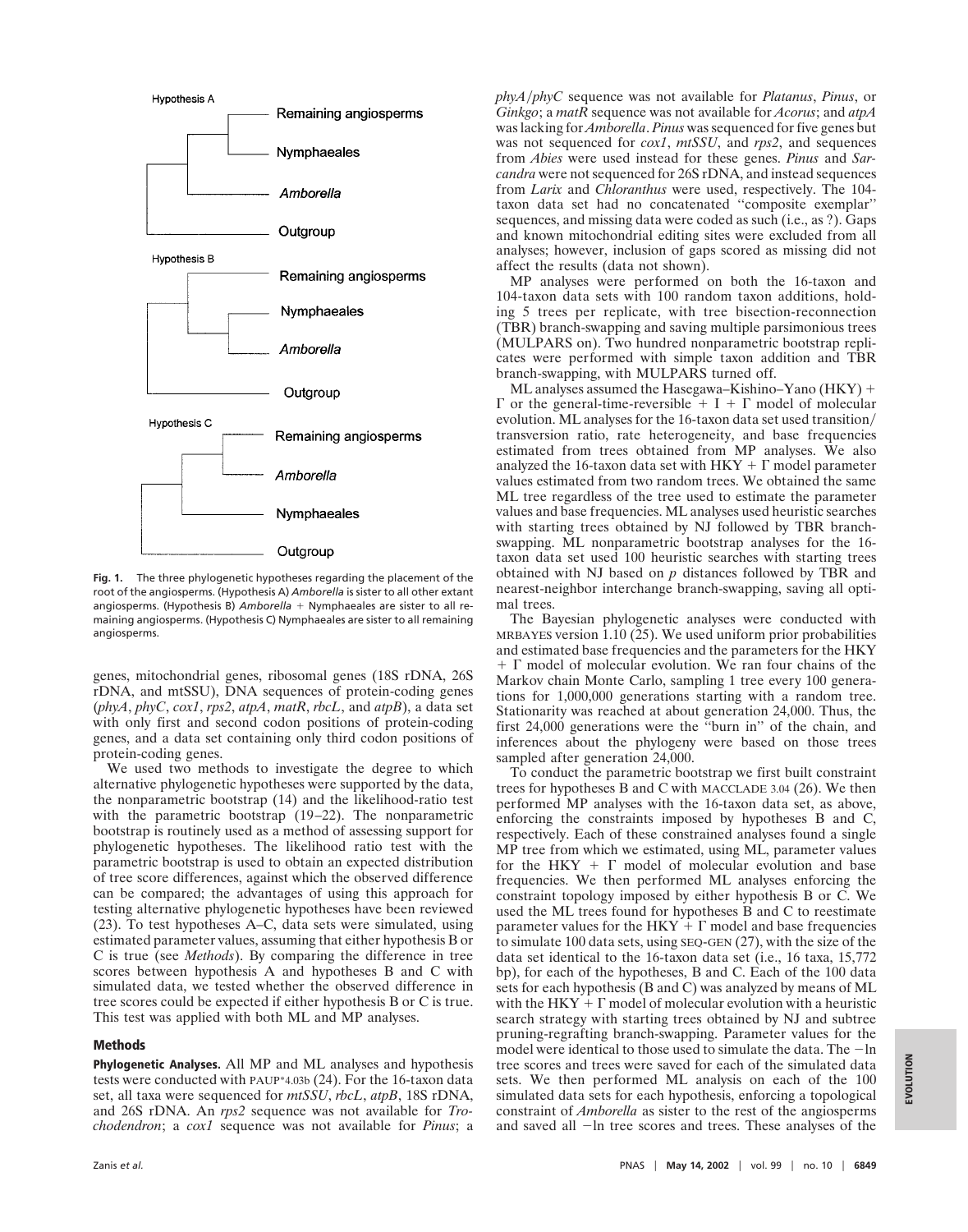

**Fig. 2.** Trees showing branch lengths for each of the three hypotheses. Branch lengths estimated with ML assuming an HKY +  $\Gamma$  model of sequence evolution with the total-evidence data set for the three phylogenetic hypotheses outlined in Fig. 1. (*A*) Tree found in MP and ML analyses of total-evidence data set. (*B*) ML tree constraining *Amborella* + Nymphaeales. (C) ML tree constrained to hypothesis C.

simulated data allowed us to calculate the null distribution of the likelihood-ratio test statistic,  $\delta = (logL_1 - logL_0)$ , where  $logL_1$ is the  $-\ln$  tree score of the unconstrained analysis by using data simulated under the assumption that hypothesis B or C is true, and  $log L_0$  is the  $-\ln$  tree score of the tree(s) obtained from the constrained analysis, with *Amborella* sister to the rest of the angiosperms and the data simulated assuming that either hypothesis B or C is true. We then tested whether  $\delta$  calculated from analysis of the real 16-taxon data set fell within this null distribution of  $\delta$ .

The incongruence length difference test (28) was performed with 100 replicates and a heuristic search strategy that used simple taxon addition, holding 5 trees at each step, and TBR branch-swapping.

For simulation analyses of error rates and bias with MP, 500 replicate data sets equal in size to the data analyzed in the 16-taxon total-evidence analysis were generated for each of the three hypotheses of the root of the angiosperms. The data were simulated assuming an HKY  $+ \Gamma$  model or a general-timereversible  $+ I + \Gamma$  model of molecular evolution with SEQ-GEN (27). Each replicate was analyzed with 100 random taxon additions, TBR branch-swapping, holding 5 trees per taxon addition, and MULPARS. For analyses with ML, we used the same methods as for MP except that we used 100 replicate data sets for each hypothesis, starting trees obtained by means of NJ, and subtree pruning-regrafting branch-swapping.

## **Results and Discussion**

MP bootstrap analyses of both the 16-taxon and 104-taxon data sets show high support (96% and 91%, respectively) for the placement of *Amborella* as sister to all other extant angiosperms (Figs. 2*A* and 3). ML analysis of the 16-taxon data set, with either the HKY +  $\Gamma$  or the general-time-reversible + I +  $\Gamma$  model of molecular evolution, also recovered *Amborella* as sister to all other extant angiosperms with fairly high bootstrap support (88% with 200 bootstrap replicates and nearest-neighbor interchange branch-swapping and 90% with 100 replicates by using TBR branch-swapping for the  $HKY + \Gamma$  model). The results of the Bayesian analysis indicate a posterior probability of 0.999 for the placement of *Amborella* as sister to the rest of the angiosperms (Fig. 4). Thus, as in most recent analyses  $(1-3, 5)$ , we find strong support for hypothesis A by using MP and fairly strong support for A with ML; only the analyses by Barkman *et al.* (11) provided strong support for an alternative hypothesis, B.

Based on the likelihood-ratio test with the parametric bootstrap and ML as the tree estimation method for the 16-taxon data set, hypothesis A is not significantly different, in terms of tree scores, from hypothesis B, but hypothesis A is significantly different from hypothesis C (Fig. 5). Based on this test and MP as the tree estimation method for the 16-taxon data set, hypothesis A is significantly different, in terms of tree length, from hypotheses B and C (Fig. 5).

We examined different data partitions with ML in an effort to locate phylogenetic signal that may underlie each of the three phylogenetic hypotheses (Table 3, which is published as supporting information on the PNAS web site, www.pnas.org). Of the data partitions examined, the nuclear genes, the ribosomal DNA data, and first and second codon positions recovered hypothesis A (88, 92, and 38% bootstrap support, respectively). The data partitions of chloroplast and protein-coding genes recovered hypothesis B (62% for monophyly of *Amborella* Nymphaeales/78% support for monophyly of the remaining angiosperms, and  $69\%/86\%$  bootstrap support, respectively). Analysis of the mitochondrial data set and the third codon positions also recovered hypothesis B, but with bootstrap support  $\leq 50\%$ . Thus, although some partitions support hypothesis B rather that A, this conflicting signal is not strongly supported. Moreover, incongruence length difference tests of nuclear, chloroplast, and mitochondrial partitions indicate that these partitions are homogeneous with respect to each other  $(P =$ 0.21). However, the ribosomal and protein partitions are significantly heterogeneous ( $P = 0.04$ ). In MP analyses of the 16-taxon data set, six of the seven partitions recovered *Amborella* as sister to the remaining angiosperms (data not shown).

We performed MP and ML analyses with *Nymphaea* removed from the total-evidence data matrix, an approach similar to Graham and Olmstead (13). MP recovered *Cabomba* sister to the rest of the angiosperms (76% bootstrap support), a result consistent with hypothesis C, whereas ML analysis recovered *Amborella* sister to the rest of the angiosperms with 80% bootstrap support. We also constructed a data set with the same nine genes used by Barkman *et al.* (11); however, we did not use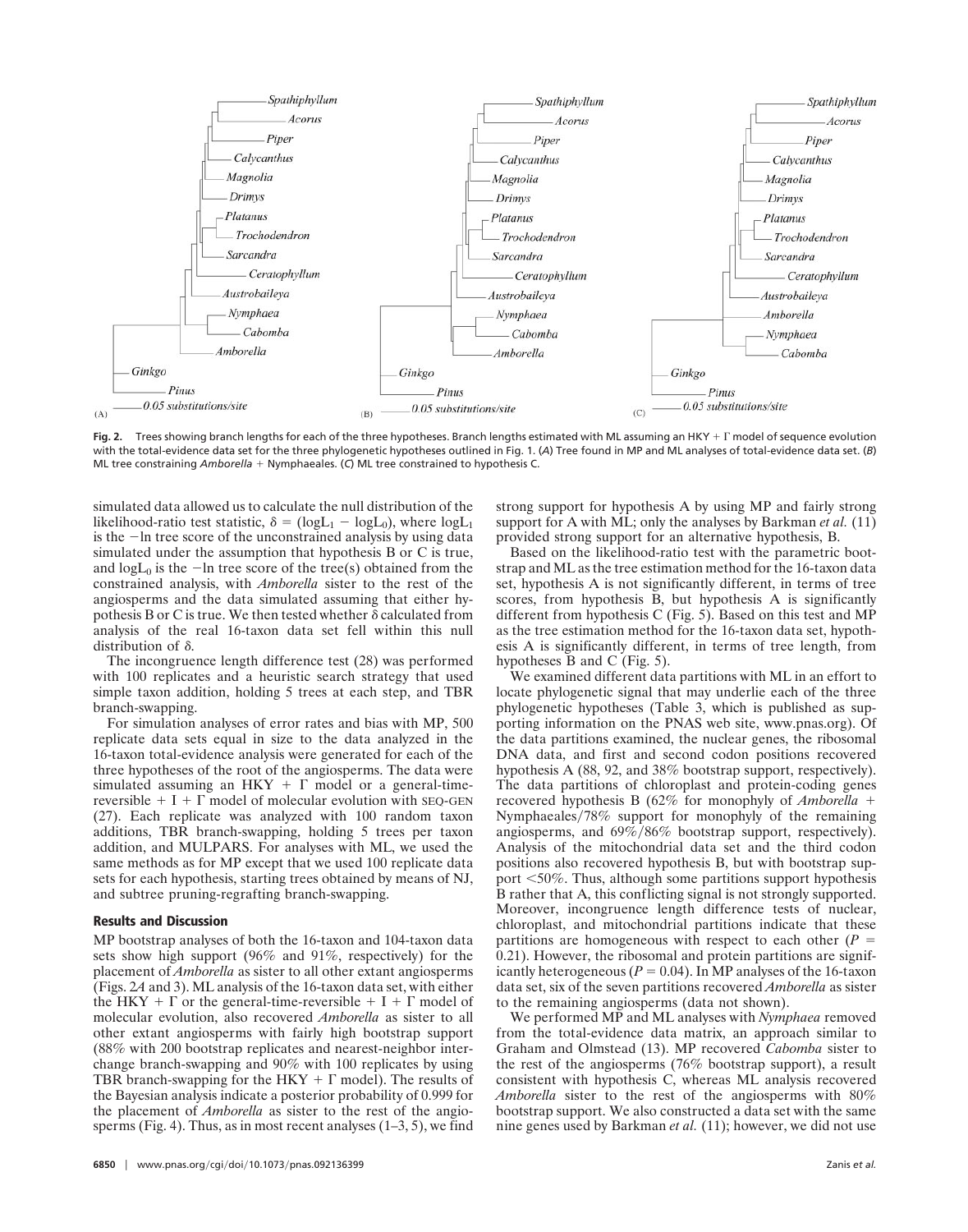

**Fig. 3.** Strict consensus of 16 MP trees obtained in analysis of the 104-taxon data set. Tree length = 23,864; consistency index = 0.394; retention index = 0.518. Bootstrap values (obtained by using 200 replicate searches with TBR with MULPARS turned off) for major clades of angiosperms are indicated above the branches.

RASA on this data set. Both MP and ML recovered *Amborella* sister to the rest of the angiosperms, with 93% and 54% bootstrap support, respectively.



**Fig. 4.** 50% majority rule tree derived from those trees sampled after ''burn in.'' Posterior probabilities are indicated above the branches.

Several issues pertaining to either character or taxon sampling may lead to the recovery of alternative hypotheses A or B. For example, the addition to our data set of *atpA* for *Amborella* might result in the recovery of hypothesis B instead of A, as in the analysis by Barkman *et al.* (11). Furthermore, different character sets supported alternative hypotheses. Analyses of only protein-coding genes recovered hypothesis B with ML and the HKY  $+ \Gamma$  model of sequence evolution, whereas analysis of ribosomal genes recovered hypothesis A. Moreover, omission of certain characters or taxa based on the assumption that they contribute more noise than signal, as by Barkman *et al.*, might result in recovery of alternative hypotheses. Saturated sites, such as some third codon positions, are a potential source of noise. However, recent studies challenge the assumption that third codon positions simply add noise to analyses; instead, they may be important for phylogenetic resolution at even the broadest levels (29–32). Our ML analysis of first and second codon positions in the 16-taxon data set recovered hypothesis A, whereas analysis of all three codon positions recovered hypothesis B. Finally, taxon sampling alone may influence the rooting. For example, the results by Graham and Olmstead (13) depended on their sampling of Nymphaeales. Even the most thorough sampling of extant plants may undersample historical lineages crucial for accurate reconstruction of basal relationships.

To explore the placement of the angiosperm root further, we performed a simulation analysis to calculate error rates and to determine the amount of bias that may be present in our method of tree estimation (MP or ML), following the method of Huelsenbeck (33), Maddison *et al.* (34), Wiens and Hollingsworth (35), and Sanderson *et al.* (36). We simulated replicate data sets for each of the three hypotheses, assuming an HKY +  $\Gamma$  or general-time-reversible + I +  $\Gamma$  model of molecular evolution, and recorded the frequency of recovering the tree used to simulate the data by using MP and ML (Tables 1 and 2). We would expect, for example, given tree B as the correct tree, that analyses of data simulated under that assumption would recover tree B with a high probability. In our MP analyses, tree (hypothesis) A was recovered 100% of the time when it was the underlying tree. However, even when tree B or C was the underlying tree, we also recovered tree A with high probability (0.843 and 0.862, respectively). This analysis indicates bias in our tree reconstruction with MP.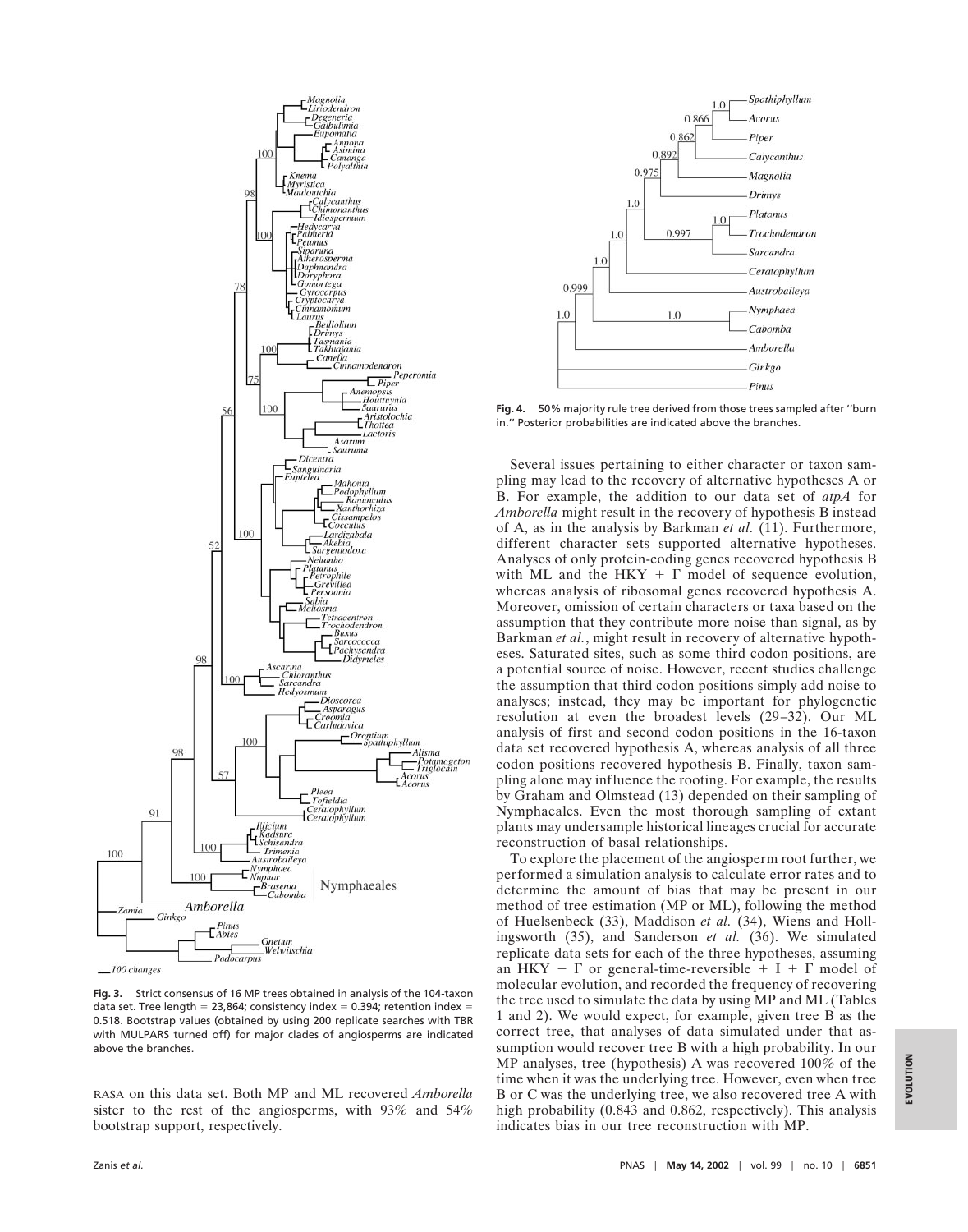

Fig. 5. Results of the likelihood ratio test with the parametric bootstrap, showing the distribution of  $\delta$  (the likelihood ratio test statistic), which is the difference between the optimal trees supporting hypothesis B or C and hypothesis A for simulated data assuming that either hypothesis B or C is correct. The observed value for the actual data (represented by the arrow) is shown in relation to the distribution. If the observed value is much greater than the values found in the distribution, the null hypothesis is rejected. (*a*) With ML, the difference between optimal trees supporting hypothesis B compared with hypothesis A. The observed value is not significantly different from the values in the distribution ( $p \approx 0.62$ ). (*b*) With ML, the difference between optimal trees supporting hypothesis C compared with hypothesis A. The observed value is significantly different from the values in the distribution (*p* 0.01). (*c*) With MP, the difference between optimal trees supporting hypothesis B compared with hypothesis A. The observed value is significantly different from the values in the distribution ( $\rho$  < 0.01). (d) With MP, the difference between optimal trees supporting hypothesis C compared with hypothesis A. The observed value is significantly different from the values in the distribution ( $p < 0.01$ ).

With ML, tree A was recovered in all replicate searches when it was the underlying tree; tree B was recovered in 98% of the replicates in which it was the correct tree. However, when tree C was the correct tree, we recovered it only 31% of the time. Tree B was reconstructed in 33% of the replicates, and tree A was recovered in 19% of the replicates. The remaining 17% of the replicates were equivocal regarding the relationships among *Amborella*, Nymphaeales, and the rest of the angiosperms. Tree C is especially difficult to recover, even when it is the underlying

## **Table 1. Error rates estimated with MP and simulated data for each of the three tree hypotheses**

|            | Tree A                   | Tree B | Tree C |
|------------|--------------------------|--------|--------|
|            | $HKY + \Gamma$ model     |        |        |
| Tree A*    | 1.000                    | 0.000  | 0.000  |
| Tree $B^*$ | 0.843                    | 0.072  | 0.084  |
| Tree C*    | 0.862                    | 0.000  | 0.138  |
|            | $GTR + I + \Gamma$ model |        |        |
| Tree A*    | 1.000                    | 0.000  | 0.000  |
| Tree $B^*$ | 0.815                    | 0.13   | 0.03   |
| Tree C*    | 0.847                    | 0.000  | 0.15   |

Model parameters, branch lengths, transition/transversion ratio, generaltime-reversible parameters, base frequencies, and rate heterogenity were estimated for each of the three topologies with the 16-taxon total-evidence data set. The results are based on 500 replicate data sets for each tree with TBR branch-swapping.

\*The tree assumed to be the true tree from which data were simulated. Diagonal elements represent probabilities of 1-type I error (rejecting the null when it is true); off-diagonal elements represent probabilities of accepting the null when it is false (type II error).

tree, because of the short branch length connecting Nymphaeales to the rest of the angiosperms (Fig. 2); with ML, the results are equivocal, but MP shows a clear bias toward reconstructing tree A.

To test whether the placement of the angiosperm root near *Amborella* and Nymphaeales was simply the result of bias in tree reconstruction methods, we simulated data from two additional trees and analyzed these data sets with MP. The first tree had *Magnolia* as sister to the rest of the angiosperms, and the second tree had *Amborella* and Nymphaeales placed in separate parts of the tree with neither sister to the rest of the angiosperms. In this second tree, *Amborella* was sister to a clade containing *Calycan-*

**Table 2. Error rates estimated with ML and simulated data for each of the three tree hypotheses**

|                      | Tree A | Tree B | Tree C |
|----------------------|--------|--------|--------|
| Tree $A^*$           | 1.000  | 0.000  | 0.000  |
| Tree $B^*$           | 0.01   | 0.98   | 0.01   |
| Tree C <sup>*+</sup> | 0.19   | 0.33   | 0.31   |

Model parameters, branch lengths, transition/transversion ratio, base frequencies, and rate heterogenity were estimated for each of the three topologies with the 16-taxon total-evidence data set. The results are based on 100 replicate data sets for each tree with subtree pruning-regrafting branchswapping.

\*The tree assumed to be the true tree from which data were simulated. Diagonal elements represent probabilities of 1-type I error (rejecting the null when it is true); off-diagonal elements represent probabilities of accepting the null when it is false (type II error).

†In addition to the values reported in the table, 17% of the trees found were equivocal regarding the placement of *Amborella* and Nymphaeales.